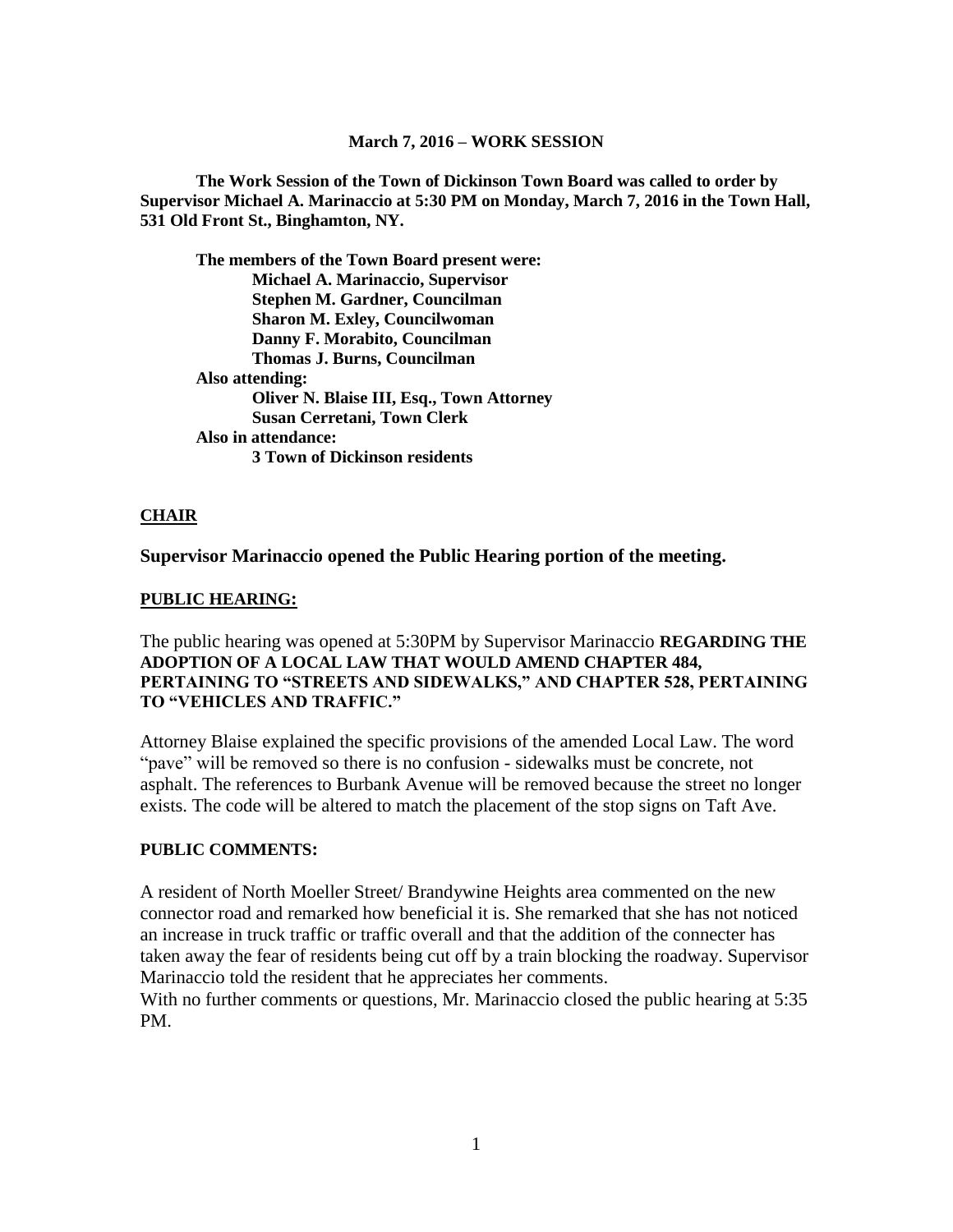### **NEWSLETTER ARTICLES**

Supervisor Marinaccio stated that the 2016 newsletter is just about complete and a draft will be put together tomorrow and checked for typos. It will then be sent to the board members for their review and on to the printer in a week or two.

### **REPORT OUT OF ASSOCIATION OF TOWNS TRAINING, FEBRUARY 2016 - NEW YORK CITY**

Supervisor Marinaccio and Councilman Gardner attended the 2016 **AOTV** training in New York City. Mr. Marinaccio remarked that it was a good trip and that the meetings they were able to attend related directly to what we do here at the town. Councilman Gardner stated that it was a beneficial meeting and there were several sections on fiscal responsibility as board members and information on the tax cap and what we can expect in the future.

Supervisor Marinaccio stated that the business portion of the meeting ran smoothly and timely. Mr. Marinaccio mentioned that he is pleased that our Town Board and Highway Department interact so well. He discovered this is not the case in many of the municipalities.

Councilman Burns asked what percentages of Highway Superintendents are appointed. Highway Superintendent Kie replied that out of 932 towns and villages, approximately 800 are elected, the others are appointed.

## **CMA SMALL CELL PROJECT**

Supervisor Marinaccio stated that he was contacted by Paul Reynolds, a consultant for CMA. Attorney Blaise explained that CMA installs mini cell receivers by attaching them to existing structures such as light poles or buildings, or erecting new poles when necessary. The receiver acts as a booster for improved cell reception. Generally, this company will try to make a deal with the municipality that owns the utility structures. There can be a flat fee rental to attach to a structure or the Town would receive a percentage of whatever revenue was generated by the receivers. CMA would conduct a survey of the town to see where to place the devices. The company would work with the town and get our approval. Private or commercial property may have to go through site planning unless it is subject to Telecommunications Act that was passed in 1999 by Congress. Attorney Blaise stated that we need to check the telecommunications law in our town code. The board members agreed that the next step would be to obtain more precise information. Supervisor Marinaccio stated that Mr. Reynolds told him that a gentleman by the name of Mr. Washington would meet with the board to discuss the details at a later date.

### **BROOME COUNTY EXECUTIVE PRESTON**

Supervisor Marinaccio stated that Broome County Executive Debbie Preston will be at the next board meeting to discuss what is going on at the County level.

## **SOLAR FARM**

Supervisor Marinaccio stated that there is a rumor of possible plans for the development of a Solar Farm on the Sweet property located on Glenwood Rd. He mentioned that the property is zoned R-1.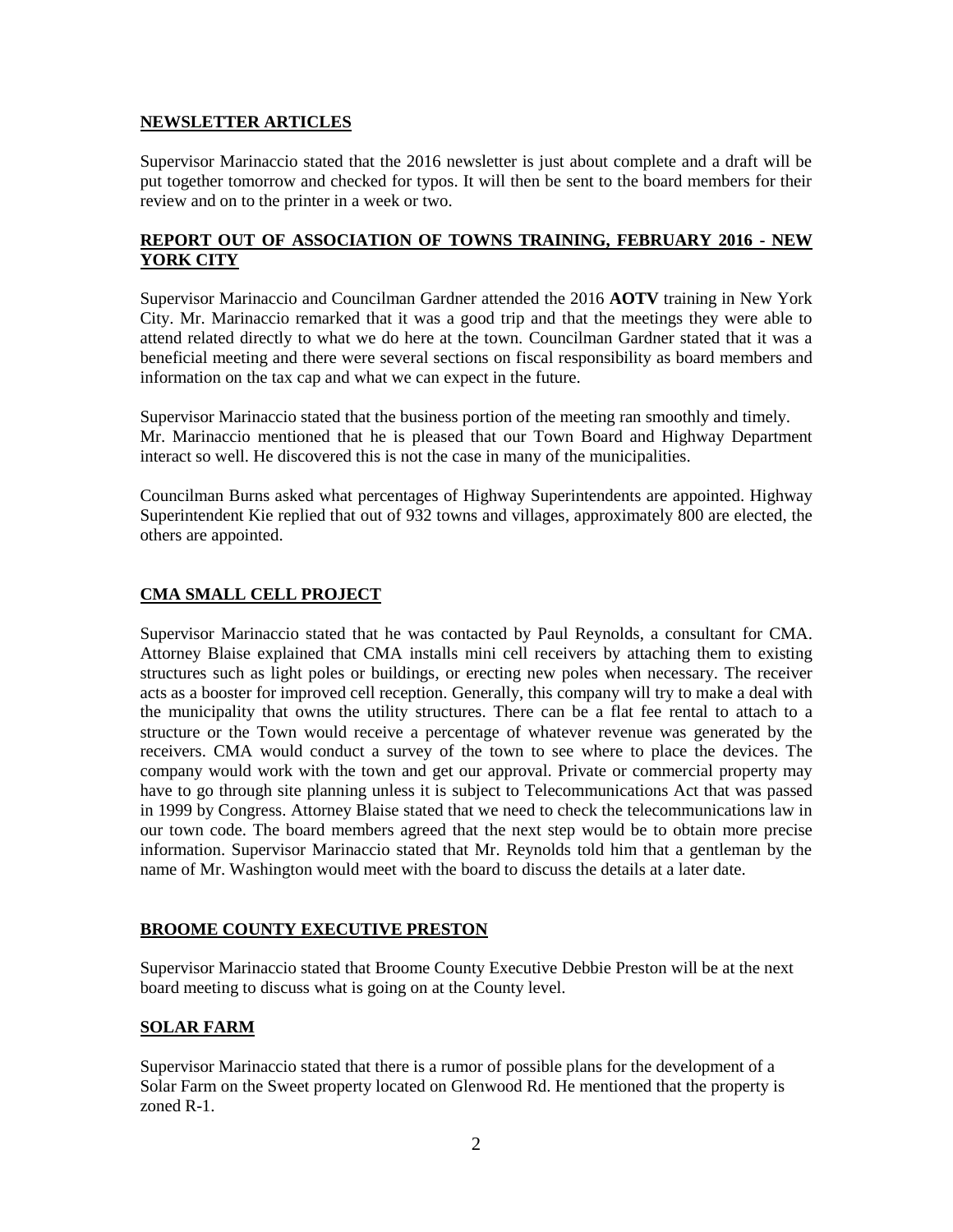## **BEVIER STREET PROPERTY**

Supervisor Marinaccio received a letter from a resident regarding the problem property at 231 Bevier Street. Mr. Marinaccio stated that here are ongoing issues with the property and hopefully they will be rectified soon.

### **ATTORNEY**

### **COUNTY SHARED SERVICES AGREEMENT**

Attorney Blaise stated that the Broome County Legislature adopted the agreement that we sent over. The Town Clerk has received a signed copy and it has been filed and a copy was mailed to the County.

### **INTERMUNICIPAL AGREEMENT REGARDING THE PROVISION OF COOPERATIVE HIGHWAY SERVICES (VILLAGE OF JOHNSON CITY, CITY OF BINGHAMTON, BROOME COUNTY)**

Attorney Blaise stated that next week the board can formally adopt the revisions to the agreements for the City and the Village.

### **INVALID HOME RULE LEGISLATION HOTEL MOTEL OCCUPANCY TAX FILING – READOPT RESOLUTION**

Attorney Blaise stated that it was brought to Town Clerk Cerretani's attention by Assemblyman Crouch's office that the timing was off on our request to institute a hotel occupancy tax. The Board needs to readopt the resolution and send it to Assemblyman Crouch's office to be reintroduced into the Legislature. Mr. Blaise will prepare the updated resolution for next week's meeting.

### **2016 TOWN CLEAN-UP DAY**

Public Works Commissioner Kie will have a date for the Municipal Cleanup day by next week.

### **CODE ENFORCEMENT**

### **LOWER STELLA IRELAND PROPERTY/JUNKYARD**

Code Enforcement Officer Rafferty stated that **Joe's Garage** and vehicle dismantling business on Stella Ireland Road has a new owner. The owner wants to open a car sales lot and repair garage. The property is zoned R-1 and the property has lost its nonconforming status since it has been vacant for more than a year. The new owner stated that the State dismantling license that they issue does not expire until 2017. However, the Town Code takes priority over the state license. At this point, unless the property is rezoned or applies and receives a use variance, the property can only be used in accordance with the permitted uses in the R-1 district. Zoning would be considered a spot zone and he received the property as a result of the estate from Joe's wife. The